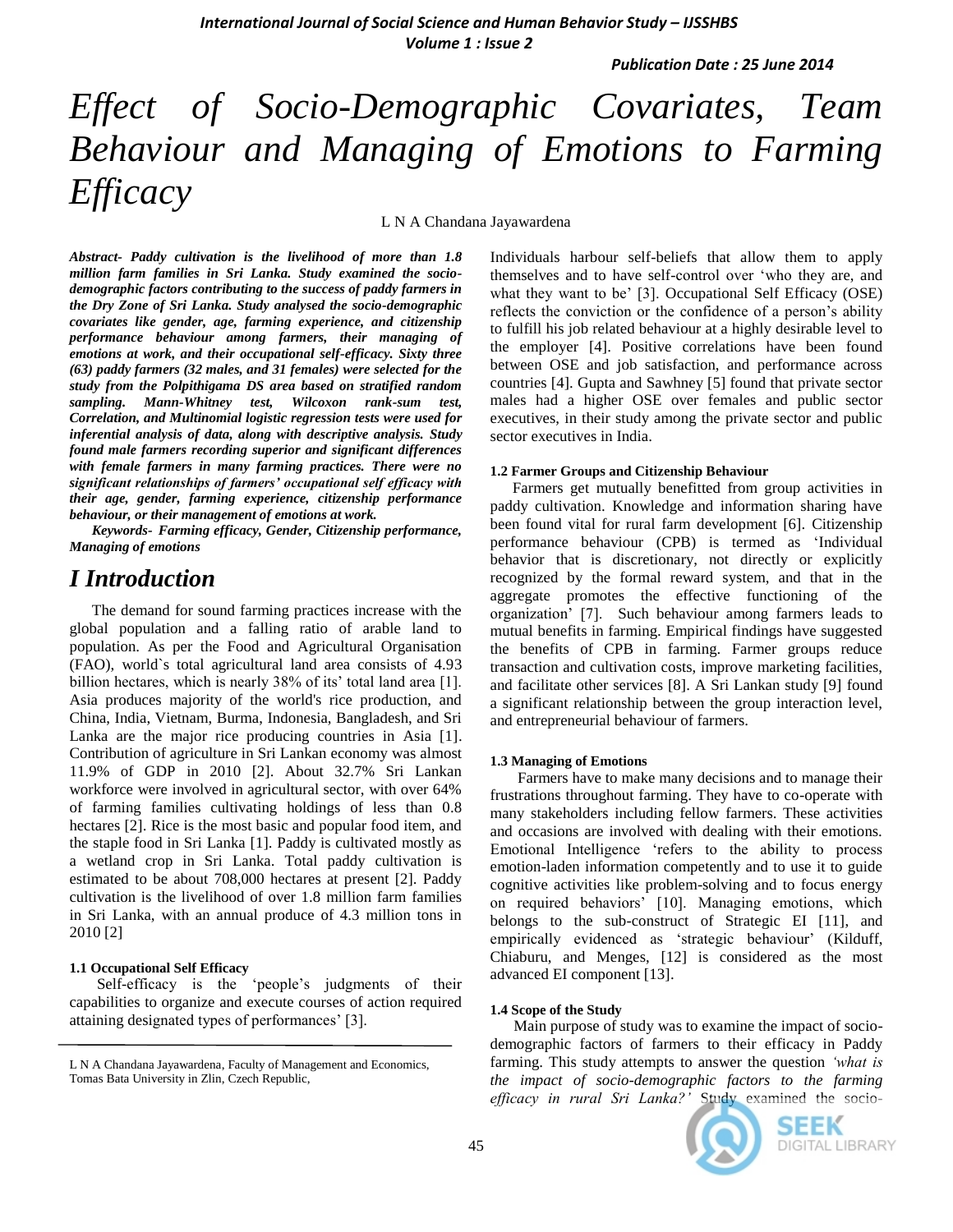### *Publication Date : 25 June 2014*

demographic factors contributing to paddy farming in the Dry Zone of Sri Lanka. Study specifically analysed the farming experience, CPB among farmers, their managing of emotions, and OSE of farmers. The impact of gender differences to the practices in paddy farming was also examined. Study has posited four main research hypotheses. They are as follows:

*H1: There is a positive relationship between the Farming Self Efficacy and farmers socio-demographic covariates, namely Age, Gender, and Farming experience.*

*H2: There is a positive relationship between the Farming Self Efficacy and farmers' citizenship performance behaviour.*

*H3: There is a positive relationship between the Farming Self Efficacy and farmers' managing of emotions.*

# *II. Methodology*

### **2.1 Sample Design**

 Polpithigama divisional secretariat (DS) area in the Kurunegala District of Sri Lanka was selected for the study. This DS area was selected to represent a dry zone farming community based on an exploratory study with the community leaders and government agriculture instructors (AI's). Balagolla, Indigolla, Herathgama and Saliyagama grama niladari (GN) Divisions of Polpithigama DS area were selected purposively based on the paddy cultivation practices and production. Paddy cultivation farmers' registration lists accessed through the Govijana Sewa Kendra was the sampling frame of the study. Accordingly, paddy cultivation farmers in the Polpithigama DS area made the study population, and sampling unit of the study was a paddy farmer involved in farming in the DS area. Sixty three (63) paddy farmers (32 males, and 31 females) were selected for the study from the Polpithigama DS area based on stratified random sampling. Data collection was conducted using an Interview schedule. The interview schedule consisted of research constructs on the Knowledge sharing, Team Behaviour, farmers' perception of the nature of farming practices as a career, and the innovation and adoption of farming practices.

### **2.2 Data Collection and Analysis**

 Data collection was conducted using an Interview schedule. The interview schedule mainly consisted of research constructs on CPB among farmers [14], farmers' managing of emotions [15], and OSE of farmers [4]. Qualitative as well as quantitative data were collected; broth primary as well as secondary data were used. Secondary data were used to supplement the findings. Key Informant discussions (KID) were used to strengthen the quantitative findings. Secondary data were collected using the publications of Sri Lanka Census and Statistic department, *Hectorkobbekaduwa* institute, World Bank publications etc. Data analysis was conducted using the Statistical Package for Social sciences (SPSS). Descriptive statistics along with frequency tables were used. Multinomial

logistic regression was used to analyse the relationship among the major variables.

# *III. Results and Discussion*

### **3.1 Socio-demographic characteristics**

 Polpithigama DS area belonged to rural, and intermediate climatic zone in Sri Lanka. Nearly a half (49.2%) of the respondents was females. This was due to the stratified random sampling technique of selecting equal proportion from both genders. Majority of the Sri Lankan farming population consists of males. Age distribution in the sample ranged from a minimum of 34 years to a maximum of 72 years. Mean age of the sample was 53.56 years (mean age of males being 50.81 years, and the mean age of females being 56.39 years). Farmers' level of education varied from no formal education up to Advanced Level education. Majority have completed the grade 10, and the mean (M) level of education of the respondents in the sample was above grade eight (M (of males) being 8.41, and M (of females) being 8.10). Accordingly no disparity could be observed in the education level (and system) based on the gender. Greater majority (87.3 %) of the respondents were married. Widowers were 4.8%, single and Separated (Living Separately) were 3.2%, and only 1.6% were divorced. Overall mean value of farming experience was 18 years. It varied vastly on a gender difference (Refer Figure1). Male farmers recorded a vastly experienced mean value of 27 years in farming, whereas females farming experience recorded a mean value of 8.58 years.

### **3.2 Citizenship Performance Behaviour among farmers**

 Farmers' CPB was measured by using a scale varying from a minimum score of 7 and a maximum score of 42 [14]. It consisted of six statements. Farmers' CPB (involvement in team work and co-operation) reported a significant difference based on their gender (Mann-whittney u 276.50, Wilcoxon w 772.500, Z -3.034). Female farmers reported a lower level of involvement in team behaviour, and co-operation during farming practices with a mean value of 24.92, compared to the mean value of 38.86 recorded by the males (farmers). Based on the dispersion of scores they were categorized into 3 clusters to facilitate further analysis. They were category 1 (scores 13 -19) Low in CPB (42.9%), category 2 (scores 20 – 24) Moderate in CPB (44.4%), and category 3 (scores  $25 - 31$ ) High in CPB (12.7%). Accordingly the greater majority (87.3%) have been low to moderate in their CPB with other farmers.

### **3.3 Managing of Emotions**

 Farmers' Managing of emotions was measured by using a scale varying from a minimum score of 5 and a maximum score of 40 [15]. It consisted of 8 statements. Farmers' OSE varied from 18 to 32, with a Mean score of 25.03 and a standard deviation of 2.57. Based on the dispersion of scores they were categorized into 3 clusters for further analysis.

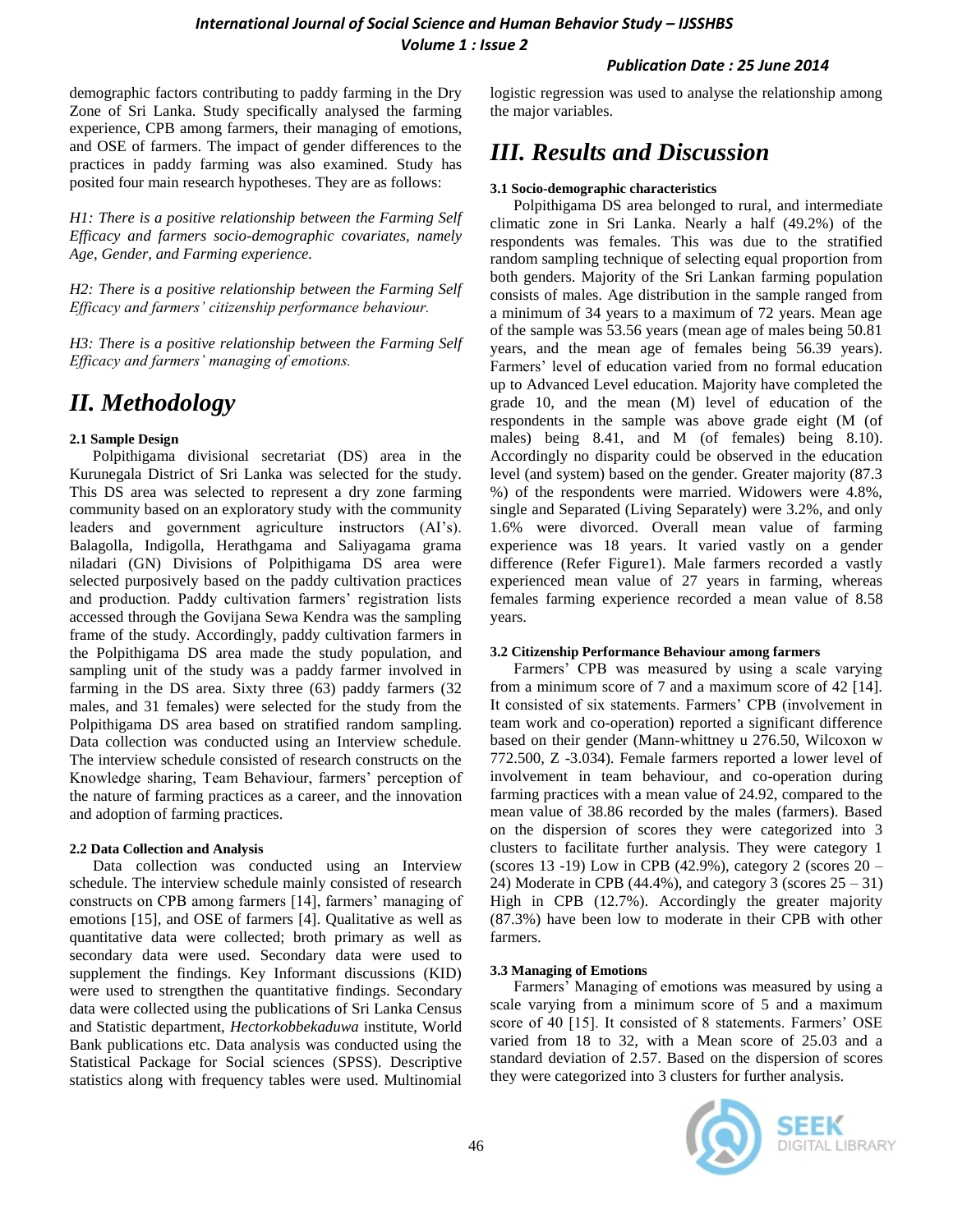### *International Journal of Social Science and Human Behavior Study – IJSSHBS Volume 1 : Issue 2*

*Publication Date : 25 June 2014*



**Figure 1: Age, Gender, and farming experience** (Source: Survey data of farmers of Polpithigama DS area)

Managing of emotions by farmers are indicated in the table 1 below. Only one fifth (20.6%) of the farmers have recorded a higher ability in managing of their emotions at work.

| $\frac{1}{2}$ and $\frac{1}{2}$ and $\frac{1}{2}$ and $\frac{1}{2}$ and $\frac{1}{2}$ and $\frac{1}{2}$ and $\frac{1}{2}$ and $\frac{1}{2}$ are model.<br>Score range | Category | Description      | Frequency $(F)$ | Cumulative F |
|-----------------------------------------------------------------------------------------------------------------------------------------------------------------------|----------|------------------|-----------------|--------------|
| 18-22                                                                                                                                                                 |          | Low in Emg.      | $10(15.9\%)$    | $10(15.9\%)$ |
| $23 - 26$                                                                                                                                                             |          | Moderate in Emg. | $40(63.5\%)$    | 50 (79.4%)   |
| $27 - 32$                                                                                                                                                             |          | High in Emg      | 13 (20.6%)      | 63 (100 %)   |

### **Table 1: Managing of emotions (Emg) among farmers**

Source: Author's (Survey data of farmers in polopitigama, Sri Lanka)

### **3.4 Occupational Self Efficacy among famers**

Farmers OSE was measured using a scale varying from a minimum score of 6 and a maximum score of 42 [4]. It consisted of 6 statements. Farmers' OSE varied from 9 to 30, with a Mean score of 19.24 and a standard deviation of 4.41. Based on the dispersion of scores they were categorized into 4

clusters to facilitate further analysis. The four clusters are indicated in the table 2 below. Results suggest that one third of the farmers had a low OSE about their farming practice as a successful profession. Only one fourth (23.8%) of the farmers were confident of their farming practice as an effective profession to realize goals.

### **Table 2: Occupational Self Efficacy among farmers**

| Score range | Category | Description         | Frequency (F) | Cumulative F |
|-------------|----------|---------------------|---------------|--------------|
| $09 - 14$   |          | Low in OSE          | 08 (12.7%)    | 08(12.7%)    |
| 15 - 17     |          | Moderate in OSE     | 13 (20.6%)    | 21 (33.3%)   |
| $19 - 21$   |          | Satisfactory in OSE | 27 (42.9%)    | 48 (76.2%)   |
| $22 - 30$   |          | High in OSE         | 15 (23.8%)    | 63 (100%)    |

Source: Author's (Survey data of farmers in polopitigama, Sri Lanka)

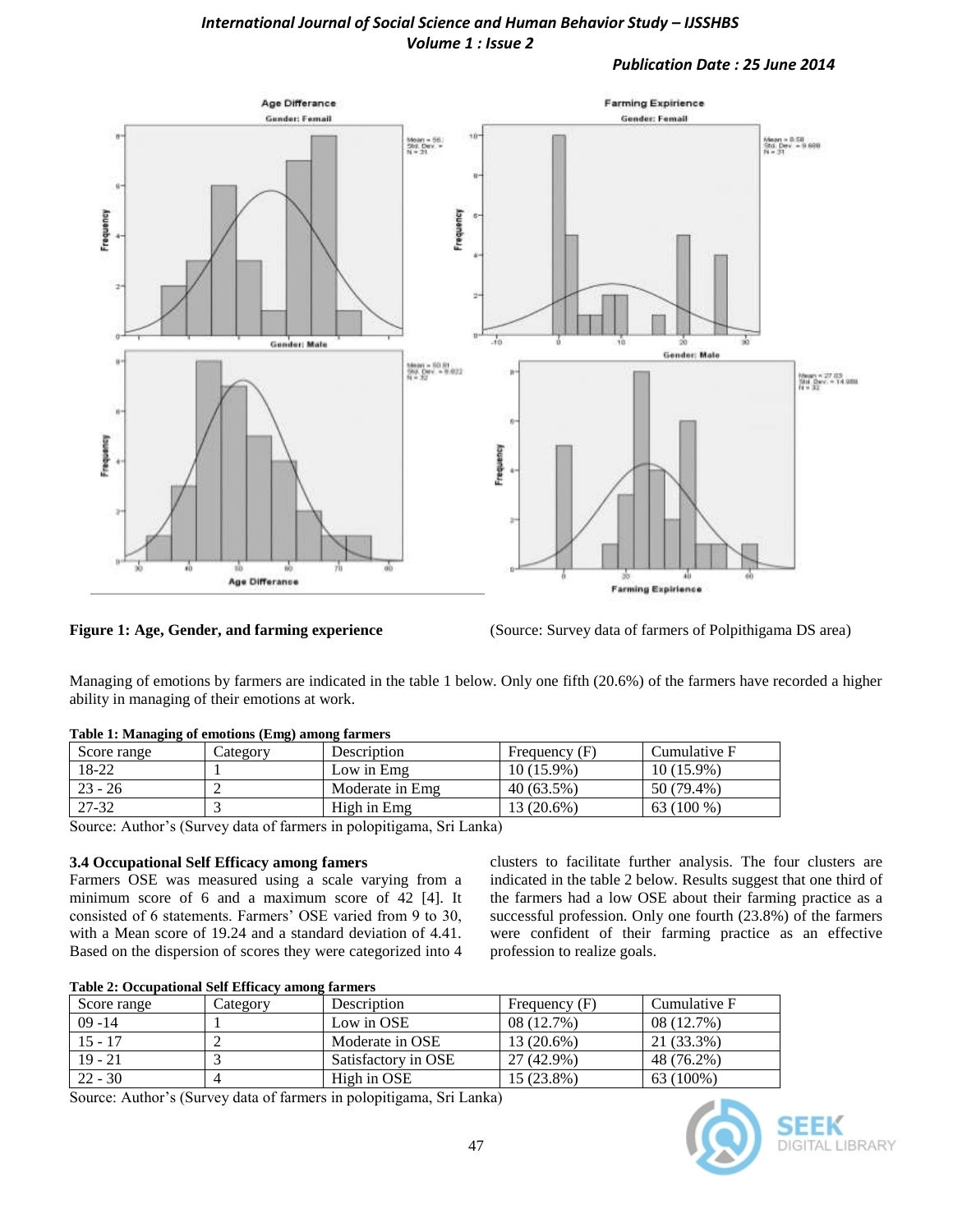### *International Journal of Social Science and Human Behavior Study – IJSSHBS Volume 1 : Issue 2*

### *Publication Date : 25 June 2014*

### **3.5 Significant Associations**

Research specifically analysed the impact of sociodemographic factors, farmers CPB, and their managing of emotions to the farming self-efficacy. Farming self-efficacy did not indicate any significant relationship with Age, Gender, Farming Experience, CPB, and managing of emotions by farmers at work. The major results are depicted in table 3.

|                                                                 |                   | 95% Confidence Interval for Odds Ratio |                   |       |
|-----------------------------------------------------------------|-------------------|----------------------------------------|-------------------|-------|
|                                                                 | B(SE)             | Lower                                  | <b>Odds Ratio</b> | Upper |
| Moderate Farming Self Efficacy vs Low Farming Self Efficacy     |                   |                                        |                   |       |
| Intercept                                                       | $37.70(11.17)$ ** |                                        |                   |       |
| Age                                                             | $-0.39(0.22)$     | 0.44                                   | 0.68              | 1.04  |
| Low CPB                                                         | 7.78(4.84)        | 0.180                                  | 2.38              | 3.15  |
| Moderate CPB                                                    | 7.88(4.87)        | 0.190                                  | 2.65              | 3.71  |
| Farming Experience                                              | 0.04(0.12)        | 0.83                                   | 1.04              | 1.31  |
| Satisfactory Farming Self Efficacy vs Low Farming Self Efficacy |                   |                                        |                   |       |
| Intercept                                                       | 29.93(10.51)*     |                                        |                   |       |
| Age                                                             | $-0.26(0.20)$     | 0.77                                   | 0.52              | 1.14  |
| Low CPB                                                         | 6.19(4.91)        | 489.70                                 | 0.03              | 7.33  |
| Farming Experience                                              | 0.12(0.12)        | 1.13                                   | 0.90              | 1.43  |
| Satisfactory Farming Self Efficacy vs Low Farming Self Efficacy |                   |                                        |                   |       |
| Intercept                                                       | $34.91(10.62)$ ** |                                        |                   |       |
| Age                                                             | $-0.30(0.21)$     | 0.74                                   | 0.50              | 1.12  |
| Low CPB                                                         | 6.00(4.80)        | 393.99                                 | 0.03              | 48.35 |
| Moderate CPB                                                    | 5.45(4.91)        | 232.42                                 | 0.01              | 35.42 |
| Farming Experience                                              | 0.06(0.12)        | 1.07                                   | 0.84              | 1.35  |

Note: R2= 0.73(Cox & Snell), 0.79(Nagelkerke), 0.51(McFadden), \*p<0.05, \*\*p<0.01

# *IV. Conclusion*

### **4.1 Major Findings**

Study did not find significant relationships of farmers' occupational self efficacy with their age, gender, farming experience, citizenship performance behaviour, or their management of emotions at work. Male farmers recorded superior and significant differences with female farmers with regard to their perception of farming as a career, involvement in teamwork.

### **4.2 Limitations and Further research**

The static nature of data is a serious weakness of contemporary management research. Farmers behaviours were assessed only based on their perceptions. A longitudinal research incorporating more objective data would be more insightful.

### **Acknowledgements**

Author is thankful to doc. PhDr. Ing. Ales Gregar, Csc. and to the Internal Grant Agency of FaME TBU No. IGA/FaME/2012/2013/038 (Emotional Intelligence in adding value to academic performances and managerial effectiveness) for financial support to carry out this publication.

### **References**

[1] Food and Agricultural Organization, FAO Statistical Yearbook 2012, Food and Agriculture Organization of the United Nations, Rome, 2012, pp.1-5.

[2] Central Bank Annual Report of 2010, Economic and Social Statistics 2010<sup>(a)</sup>), Central Bank of Sri Lanka, Colombo, 2011, pp. 10-28

[3] A. Bandura, *Social foundations of thought and action: A social cognitive theory*, Englewood Cliffs, NJ: Prentice-Hall, 1986, pp. 25-99

[4] T. Rigotti, B. Schyns, and G. Mohr, 'A short version of the occupational self-efficacy scale, Structural and construct validity across five countries', Journal of Career Assessment, 2008, Vol. 16, pp. 238-55.

[5] N. Gupta, and E. Sawhney,'Occupational self-efficacy: A comparative study of government and private Sector Executives', International Referred Research Journal ISSN-0975-3486, 2010, Vol 1, Issue 9, pp. 19-22

[6] C. Agnes,and S. Rola, 'Do Farmer Field School Graduates Retain and Share What They Learn?', An Investigation in Iloilo, Philippines. *Journal of International Agricultural and Extension Education,* 2002, Vol 9, No 1, pp. 65-76.